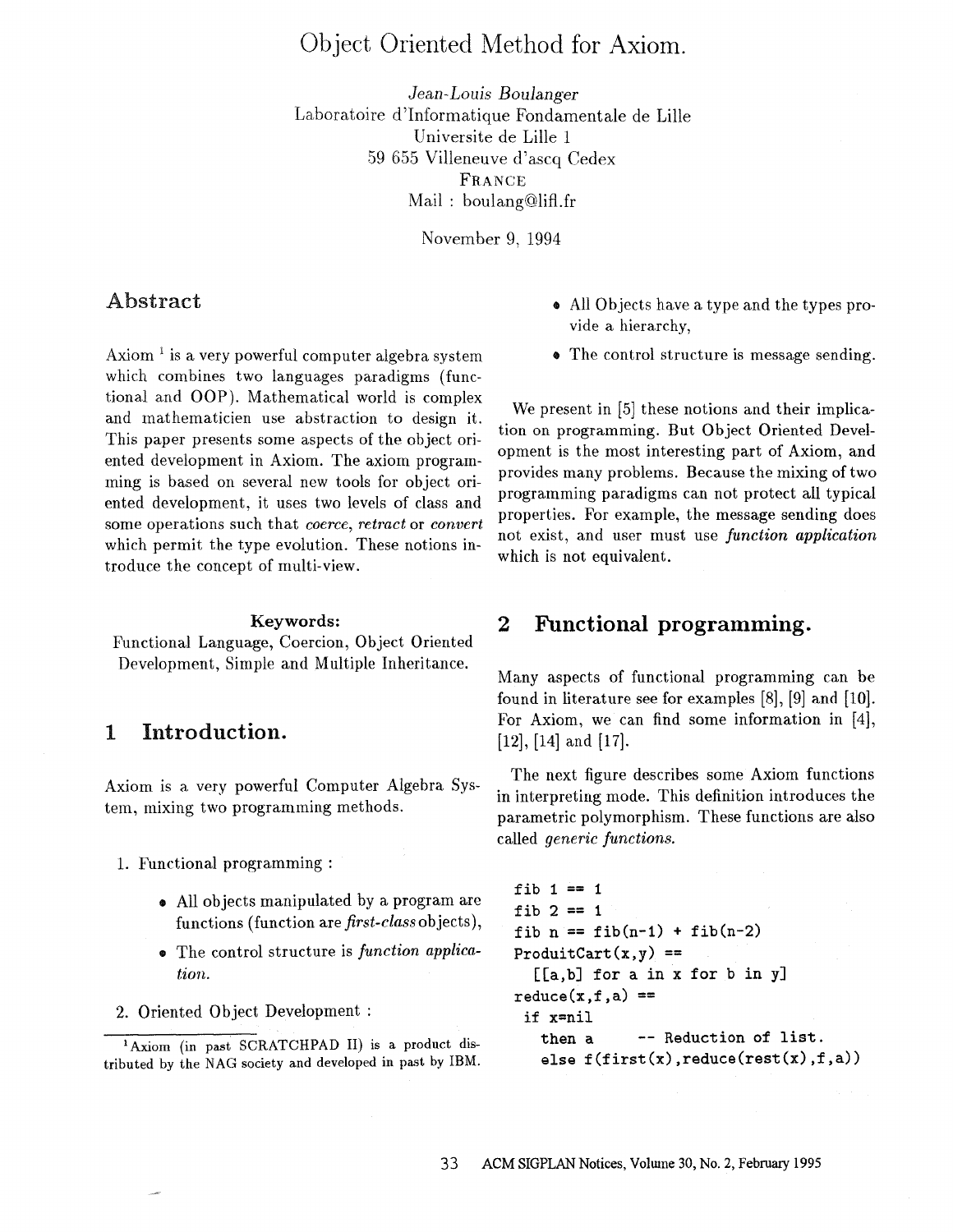```
sum(l) == 
 reduce (1, (x, y)+->x+y,0)
product(1) == reduce (1,(x,y)+->x*y,1)
```
The mixing of two paradigms introduces new notions in interpretation,

- ® All objects have a type, but user can miss the type,
- User can define transformation operation on type that interpreter can use to define type of object, (this point is more described in [5] and [13].) See 2.1.
- The message sending does not exist, the interpreter must choose the operation to use.

Definition 2.1 *The user can define two type transformation operations:* 

- *. Coerce : The coercion is an implicit function that the interpreter can used by the interpreter when necessary.*
- *. Convert : The conversion is an explicit function with explicit use.*
- *. Retract : The basic type can be degenerate to another type.*

The Axiom type transformation have similarity with the constructor notion in  $C++$ .

```
loop 
  read_entry() 
  type_eval entry() 
  print_entry() 
end loop
```
The type inference in Axiom is more complex than in ML. In fact ML can not support user's converts and provide some basic coerce (example Integer to Real or Character to String). In Axiom, coercion is a kind of potymorphism. The interpreter loop of Axiom defines a step of typing.

| Polymorphism $=$ $\langle$ | Universal | Parametric<br>Inclusion |
|----------------------------|-----------|-------------------------|
|                            | Adhoc     | Overloading<br>Coercion |

This figure is extracted from [6] and presents the different polymorphism forms. Axiom provides all polymorphism forms.

# **3 Oriented Object Development.**

### 3.1 Introduction.

In Axiom, all objects have a type, and all objects are functions, the interesting question is "What is a type?". In this context, a type is the mode map of function, which is an extended notion of map. In type theory, many schools exist, and Axiom uses the next notions:

- 1. The Categories are the abstract types or type specification,
- 2. The Domains are class or type implementation,
- 3. The Packages are functions collections.

Category and Domain are types and are defined by a mode map. In fact, the type definition is equivalent to the function definition. Some interesting problem reside in *What is a Coercion?* (see Section 3.5) and in how to define it.

### 3.2 Basic Principles.

Mathematician constructs many abstractions, to control the mathematics world. These abstractions are based on two notions :

- The mathematical structure (Monoid, Group, Ring and Field),
- The mathematical object (Real, Complex, Matrix, or  $\mathcal{Z}_2$ ).

## 3.2.1 The paradigm of this programming.

All new Axiom modules <sup>2</sup>:

- are created by inheritance, this provides two forms of polymorphism (overloading and inclusion)
- can use genericity by parametrization of module by variables or by functions,
- ® can be conditioned by the type of parameters,

<sup>&</sup>lt;sup>2</sup>Module includes Category, Domain and Package.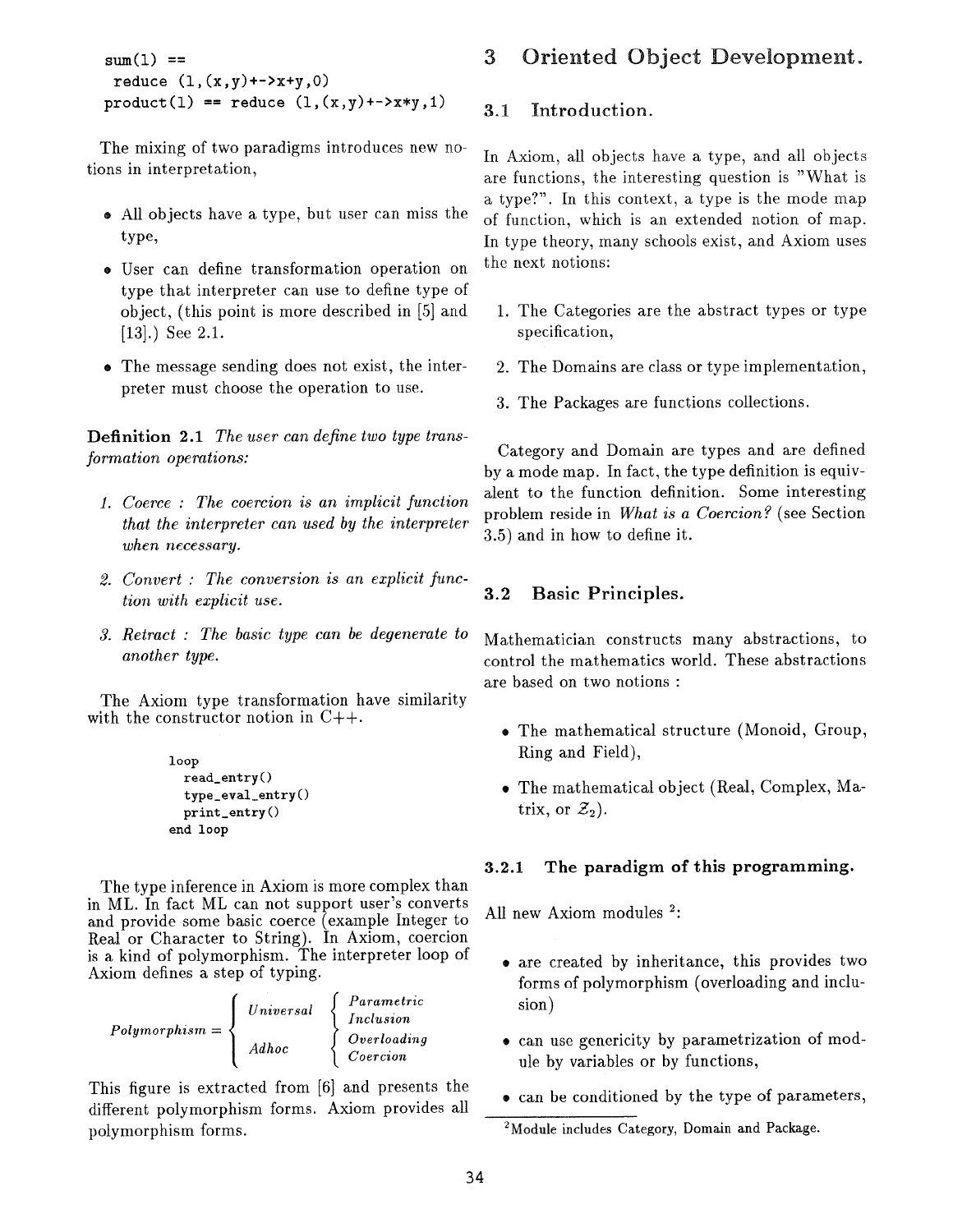® provide some constructor such that *coerce, convert or retract* which initialize and output 3 them on screen.

The first three principles are known in all Object Oriented Languages but the last is a generalization of conversion notion (see definition 2.1). The conversion notion is a very powerful tool.

#### 3.2.2 Category or abstract type.

Mathematical structures are defined by

- ® The set of operations ,
- ® The set of axiom that operations must verify.

This definition represents the specification that use lsome languages to generate proof and code (see OBJ, VDM or larch). In Axiom, the set of axioms gives many information:

- 1. a set of links with other mathematical structures,
- 2. a set of default implementations,
- 3. a set of constraints on the behavior of operations.

**Definition 3.1** We call  $(S, \diamond)$  a semigroup

- *1. o is closed on S,*
- 2. for all  $x, y, z \in S$ ,  $(x \circ y) \circ z = x \circ (y \circ z)$  $\Diamond$  *is associatif*).

```
)abb category ABELGRP AbelianGroup 
AbelianGroup() : Category == 
 AbelianMonoid with 
  .... \frac{1}{2} \rightarrow $
  ...... (\$,\$) -> \$unitsKnown 
 add 
  x: $ - y: $ == x+(-y)
```
This definition is true for all function that verify the associativity. But in programming, you must give the actual name of function and you can't change it.



Figure 1: An extract of basic hierarchy.

The first problem : This introduces some differences with mathematics example you nmst break inheritance tree for define *Group* and *Abelian Group*  (See figure 1). But this problem is general to programming languages. You can't give the next definition :

1.  $(\mathcal{Z}, +), (\mathcal{Z}, *), (\mathcal{Q}, +)$  and  $(R, *)$ are all semigroups.

2.  $(\mathcal{Z}, -), (\mathcal{Z}, \div)$  and  $(\mathcal{Q}, -)$  are not semigroups.

Axiom provides a notion of properties that the operation must verify. They are introduced by operator *associative(.),commutative(.), ....* These operators are just a mark with no verification.

Definition 3.2 *A ring R is an object with two operations + et • that respect* 

- *1. (R,+) is an abelian group,*
- *2. (R,\*) is a semigroup,*
- *3. for all a, b, c*  $\in$  *R,*  $(a + b) * c = a * c + b * c$  *and*  $c*(a+b) = c*a + c*b$

)abbrev RING Ring Ring():Category==Join(SemiGrp,AbelianGroup) )abbrev COMRING CommutativeRing CommutativeRing():Category *==* Ring with commutative("\*")

In the definition of Ring, the name of operations is a convention and I can say  $[R, +, *]$  is a ring or just R is a ring.

Figure 2 is an effective construction of some categories and introduces some new notions as

<sup>3</sup>The output is managed by the *OutputForm* domain: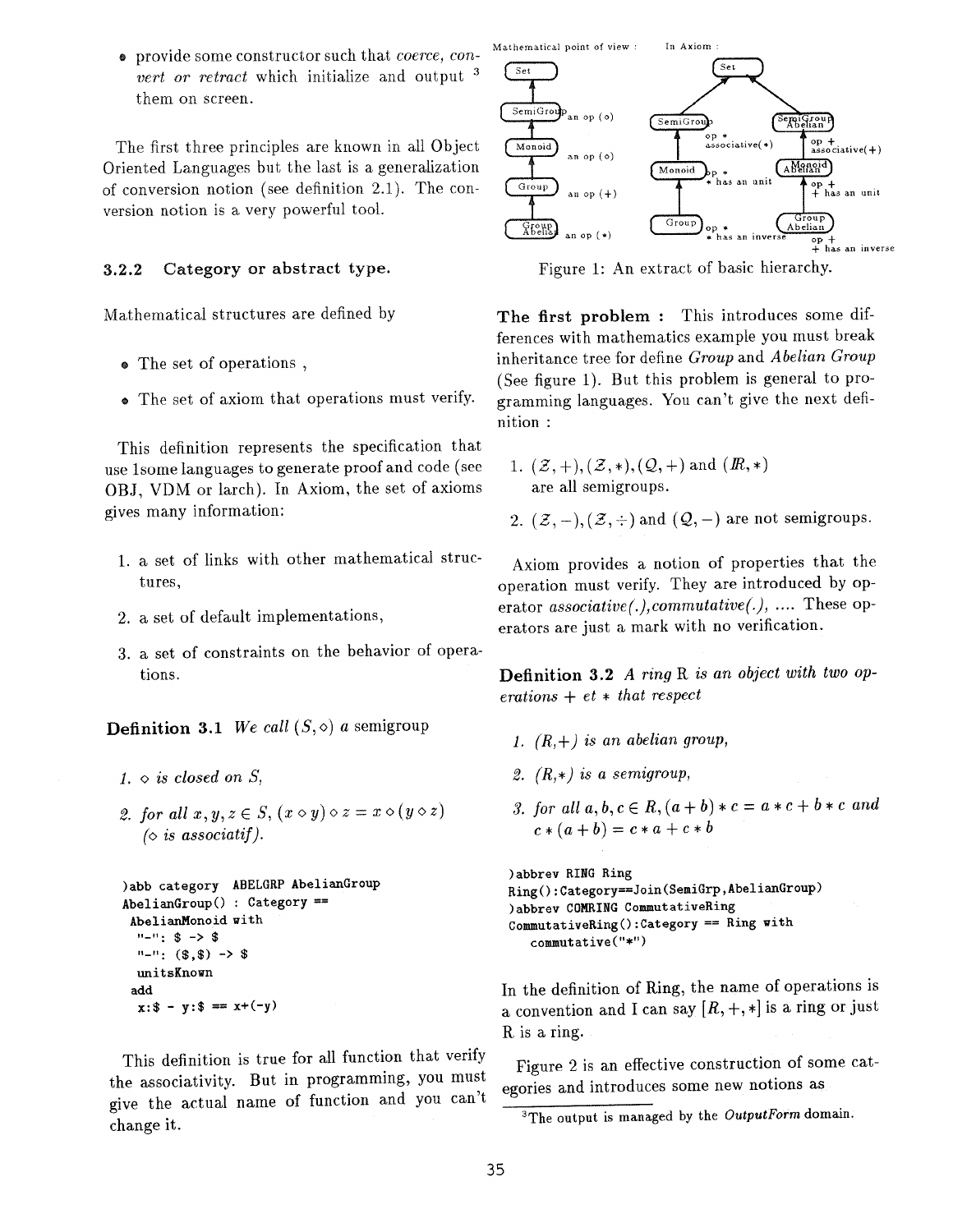a module.



Figure 2: Inheritance for *Ring.* 

- ® The definition of a *category* introduces simple and multiple inheritance. We call this inheritance tree *Abstract Hierarchy.*
- The definition of Monoid introduces the notion of *identity e.* In Axiom, we use property and define constant name.
- The definition of Group introduces the existence of an *inverse for all elements of group.*  This is coded by a definition of the -a operator. This definition introduces an implementation by default for *a-b* operator.
- The self reference are provided by the operator \$.

Ring defined in figure 2 use some basic types as *Type, Coercible To* and *SetCategory* which are very small but provide reusability and more generality of code. It's very important to use basic hierarchy for a good code evolution.

Attributes and parameter can be use for conditioning the behavior or/and the implementation of **)abb** MODULE Module Module(R:CommutativeRing):Category == BiModule(R,R) add if not(R is  $\hat{\mathbf{s}}$ ) then  $\mathbf{x}:\hat{\mathbf{s}}*\mathbf{r}:R == r*\mathbf{x}$ 

In this example, the parameter is used for conditioning the default implementation.

### 3.2.3 Domain or concrete type.

- A Category which belong to,
- The set of values.
- The set of operations on values,
- The set of links with mathematical structures.

Some mathematical objects are not structure representation but basic object of mathematics (example Real, Complex or Matrix). I present a Domain called Sturm, which provide the respect of mathematical properties of Sturm sequence. You find more information about Sturm sequence in [3]. The principal results are :

- For all polynomial  $P \in I\!\!R[X]$ , we can construct the *Sturm sequence*  $S = (f_1, ..., f_k)$ .
- We called Variation of sequence S in the point  $x$ , the number of changes of sign in  $S(x)$ , denoted  $V(S(x))$ .
- We define the number of real roots of polynomial  $P$  generator of Sturm sequence  $S$  on interval  $[a, b]$  by  $V(S(a)) - V(S(b))$ .
- It exists a Rational bound for real root of polynomial P.
- $\bullet$  Localization of real root of polynomial P is constructed by computation of variation of Sturm sequence on interval.

This definition gives :

1. Set of *Values=List UPolynomial(R,X).*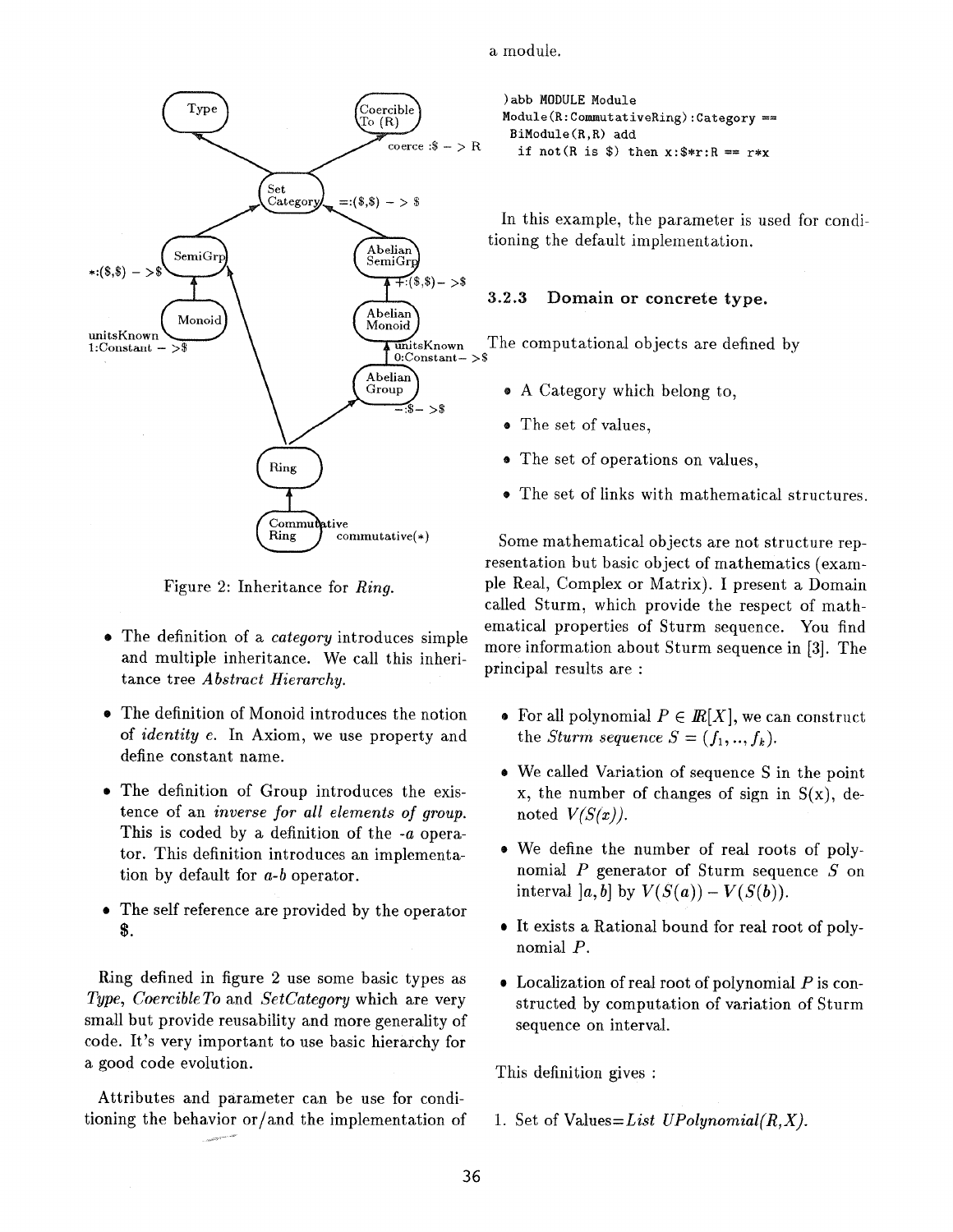#### 2. Set of local operations  $=$

- coerce : Polynomial $(R)$  > \$,
- Bound :  $\phi$  > Fraction Integer,
- $\bullet$  Variation :  $(\text{\textsterling}, R) \gt \text{Integer}$ ,
- NumberOfRoot :  $(\text{R}, R, R) \text{NonNega}$ tiveInteger.
- 3. Set of links = *SetCategory*

```
)abbrev domain STURM DomainSturm 
DomainSturm(S:Symbol, 
            R:OrderedRing):Public==Imple where 
 UP \implies UnivariatePolynomial(S,R)
 RN ==> Fraction R
 0F ==> 0utputForm 
 Public ==> SetCategory with 
   coerce : UP \rightarrow $
   Variation : ($,RN) -> Integer
   Bound : \text{\$} -> RN
   NbrRootIn : ($,RN,RN) -> Integer 
   NbrRoot : $ -> Integer
   RootIn : ($, RN, RN) \rightarrow List(List(RN))AllRoot : \$ -> List(List(RN))Imple ==> add 
   import PackageDIY -- Import some operations 
  Rep := List UP-- Exported Functions. 
   .°°...... 
   \text{coerce}(p:$): OF == \text{coerce}(p)$Rep
   NbrRoot (p: $) == - Number of real roots.
    M : RN := Bound pVariation(p, -M) - Variation(p, M)AllRoot (s) == - Extraction of all roots.
    M := Bound snb := Variation(s, -M) - Variation(s, M)nb=0 \implies []nb=1 => [[-M,M]]
    concat(RootIn(s, -M, 0), RootIn(s, 0, M))
```
This example introduces the notion of specification inheritance in *Domain,* this inheritance tree is called *Add hierarchy.* A domain describes an implementation of a particular category, implementation introduces a representation of an object. You can use an existent domain to represent the object, it's a simple inheritance that is called *Implementation hierarchy.* 

In Domain called *DSturm,* the word *Rep* appear for introducing the representation (generally called *state).* But in function *coerce* it explicit the type coercion (coerce \$ to OF is equivalent to coerce Rep to OF with Rep which is a List). In design of module, one on the main problem resides in type parameter choice which provides some compile errors (a type doesn't provide a function).

The domain *DSTURM* belong to the category

| coerce    |               |                |      | ΩF                        |
|-----------|---------------|----------------|------|---------------------------|
|           |               | $($ ,\$\$\     | $ >$ | Boolean                   |
| coerce    |               | UP             | - >  | \$                        |
| Variation | $\mathcal{L}$ | $(\$, RN)$     |      | $-$ > Integer             |
| Bound     |               |                | $ >$ | R N                       |
| NbrRootIn |               | $(\$, RN, RN)$ |      | $\vert - \rangle$ Integer |
| Nbr Root  |               |                |      | $-$ > Integer             |
| RootIn    |               | (S, RN, RN)    |      | $-$ > ListListRN          |
| All Root  |               |                |      | ListList RN               |
|           |               |                |      |                           |

If you want construct a new domain *Domain-SturmBis* which optimize some operation or change behavior you can't write :

```
)abb DSTURMB DomainSturmBis 
DomainSturmBis(S:Symbol,R:OrderedRing): 
Public == Private where 
 Public ==> DomainSturm(S,R)
 Private ==> DomainSturm(S,R) add
          coerce 1 = 1......
```
The first principle of paradigm is that all domain belongs to a category, not to a domain. You must construct a Sturm Category which defines the category C.

And the principle of black box doesn't accept access to inherited representation. The redefinition of coerce operation uses the representation, you reintroduce this.

```
)abb DSTURMB DomainSturmBis 
DomainSturmBis(S:Symbol,R:OrderedRing) : 
Public == Private where
 UP ==> UnivariatePolynomial(S,R) 
 Public \Rightarrow CategorySturm(S,R)
 Private ==> DomainSturm(S,R) add 
   Rep := List(UP) ++ For using the representation. 
   coerce 1 == .......
```
In this case, all functions of *DomainSturm* are inherited and *coerce* are redefine.

#### **3.2.4 Representation of object.**

In private part of domain, the word *Rep* introduce the representation of computational object. This representation can use all domains known by the system. This representation can be recursive. Some examples of very interesting implementation of recursifs types are provide by polynomial commutatif or not (see  $[11]$ ).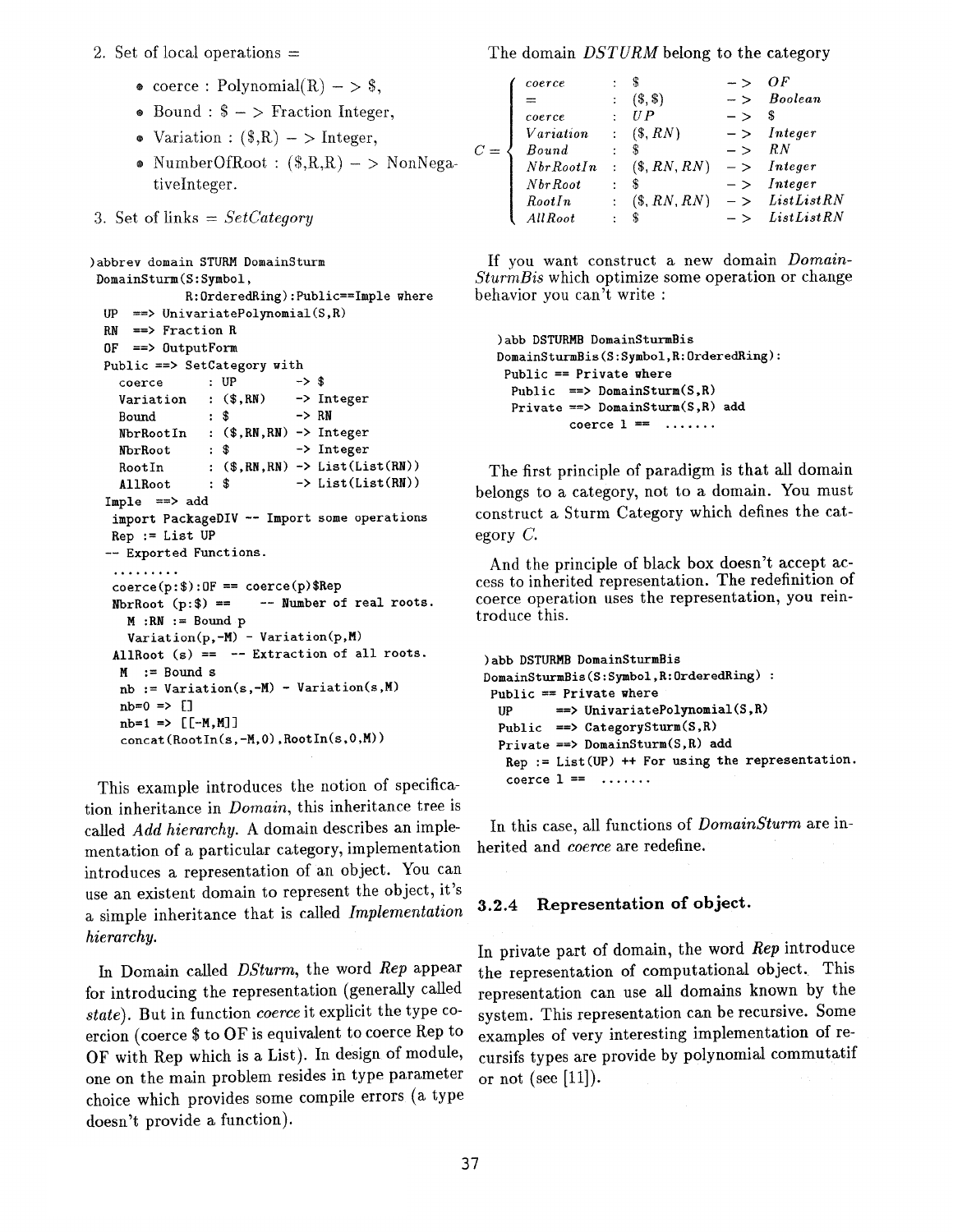```
SparseMultivariatePolynomial(R : Ring, 
                           VARSET : 0rderedSet): 
 C = T where
   C \implies MPolyCat(VARSET, R)T \implies add-- Representation. 
       D := SparseUnivariatePolynomial($) 
       VPoly := Record(v:VARSET, ts:D)Rep := Union(R, VPOLY)
    -- Definitions 
       \ldots .
```
#### **3.2.5 Package.**

Axiom provides a third module the *Package,* which is function collections. Packages define some complementary behavior for a type, some transformations from type  $A$  to type  $B$  or some user's functions.

In implementation of Sturm domain, I use annex function such that  $\text{erem}$  :  $(UP, UP)$  - >  $UP$  which provides the pseudo- remainder of two univariates polynomials. This functions is defined in general package called *PackageDiv* listed in next figure.

```
)abbrev package PDIV PackageDIV 
PackageDIV (S:Symbol, R:0rderedRing): 
Public == Imple where 
  UP ==> UnivariatePolynomial(S,R 
  LC ==> leadingCoefficient 
  Public == with
   erem:(UP,UP)->UP --rem of euclidian division. 
  Imple ==> add 
   erem (p,q) == 
    res:UP := pwhile degree(res)>=degree(q) repeat 
     deg := (\text{degree}(res, s) - \text{degree}(q, s))pretend NNI -- H00PS 
     res := res*LC(q) - monomial(LC(res), deg)*q
    res
```
Package *PackageDIV* introduces a new problem generated by strong typing. In fact for all polynomial the degree is a *NNI 4* but in line with comment *HOOPS,* I subtract a *NNI to a NNI and Integer* can obtain an *Integer* and not a *NNL* But the programmet known the type of variable *deg* which is always *a NNI.* It uses the *pretend* operator to force the type of variable *deg.* The type forcing is different to coercion and can provide running error.

```
)package ABST Abstract 
Abstract (R : SetCategory,
```

```
4NNI is the abbreviate of NonNegativelnteger type.
```

```
vide? : R -> Boolean,
         Sivide : R \rightarrow R.
         compose :(R,R) \rightarrow R.
         first : R -> R,
         rest : R -> R):
public==private where 
public ==> with 
   Abstract : R -> R 
private ==> add 
   Abstract(entity) ==if vide?(entity) 
      then Sivide(entity) 
      else compose(first(entity), 
                   Abstract(rest(entity)))
```
The package presented in figure allows the construction of a generic function  $5$  which correctly instantiated, generates the factorial function or recopy of a list.

### 3.3 The world of points.

In this section, I construct a hierarchy for point manipulation.

The **specification :** Next figure introduces an example of a point hierarchy. I use this graph as a specification for my world of points.



This example is simple but introduces all notions of Object Oriented Programming in Axiom.

Some **Categories :** To respect the principle of abstraction and the programming method, the behavior of point is define by

```
)abb category CP2D CatPoint2D 
CatPoint2D(R:AbelianGroup):Category ==
SetCategory with 
 coerce : List(R) \rightarrow$ ++For construct a point.
 D : ($.$) ->R ++Distance between 2 points
```
 $5$ The function of example is presented in [1] page 105-107.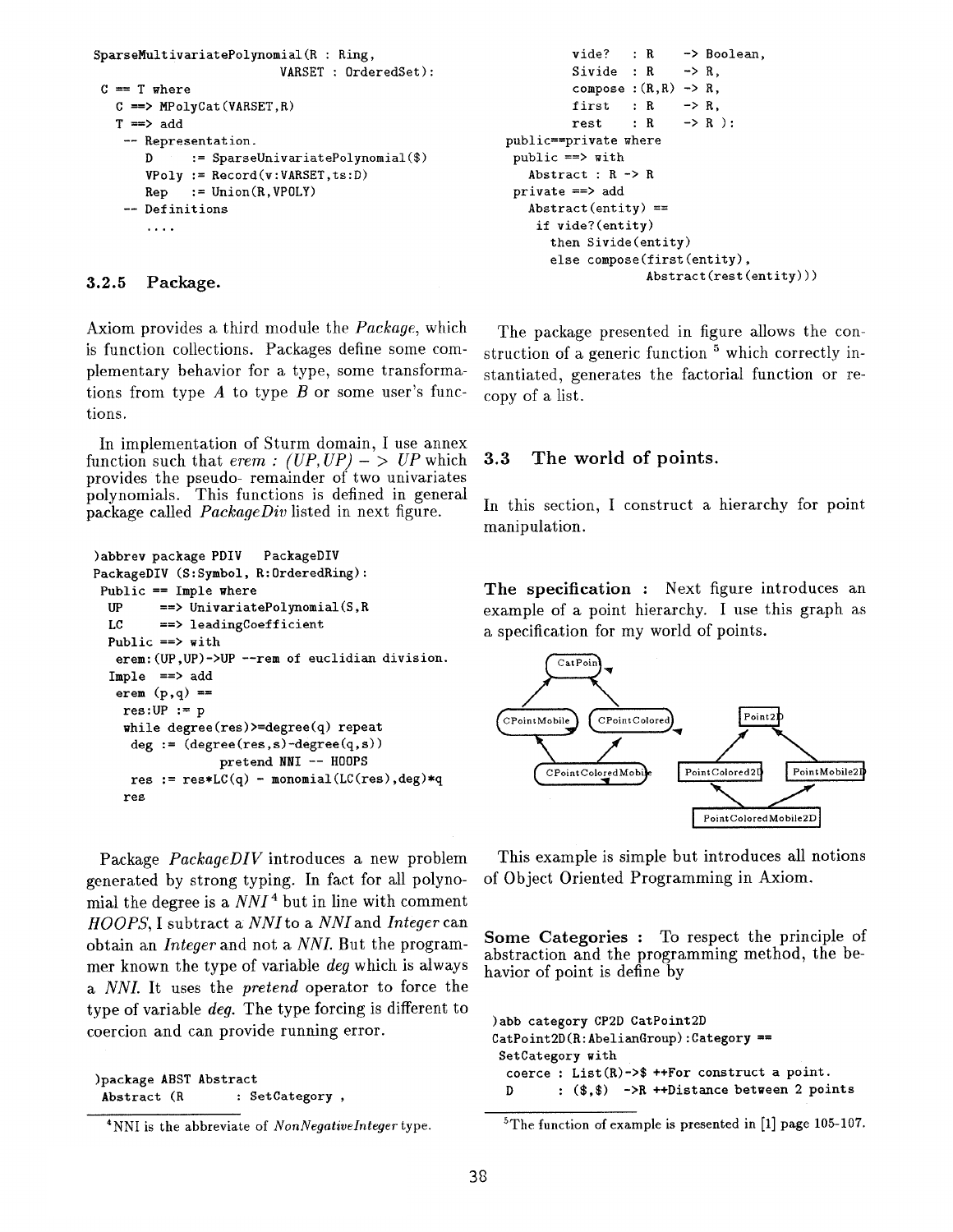In behavior, I can't define the access to coordinate, because it depends to the representation (Cartesian  $(X,Y)$  or Polar  $(\rho, \theta)$ ). To construct a point, I define a coercion with translate a *List(R)*  into  $CatPoint2D(R)$ , the coercion have always one parameter. But the next definition is also correct.

```
)abb category CP2DB CatPoint2DBis 
CatPoint2DBis(R:AbelianGroup):Category== 
 SetCategory with 
  Init : (R,R) \rightarrow $D : (\text{$\frac{1}{5}$}, \text{$\frac{1}{5}$}) -> R ++Distance between 2 points
```
In this version, the object creation is managed by user and the system can't generate automatically this type of object. This version doesn't preserve the introduced paradigm. This technique is similar to constructor define in  $C++$  language.

```
)abb category CP2DC CatPoint2DColored 
CatPoint2DColored(R : AbelianGroup,
                  COLOR:SetCategory):Category== 
CatPoint2D(R) with 
 InitColor : ($,COLOR) -> $ 
 C : \frac{1}{2} -> COLOR ++For COLOR access.
```
In this type, I add a function *InitColor* because the type R and *COLOR* are different and perhaps incompatible.

```
)abb category CP2DM CatPoint2DMobile 
CatPoint2DMobile(R:AbelianGroup):Category == 
 CatPoint2D(R) with 
   Translate : (\text{${\$},{\$}, {\$},{\$}}) ->$
)abb category CP2DMC CatPoint2DMobileColored 
CatPoint2DMobileColored(R:AbelianGroup, 
                      COLOR:SetCategory):Category== 
 Join(Catpoint2DColored(R,COLOR), 
      CatPoint2DMobile(R))
```
Some Domains : We define some domains which give an implementation of point objects. The domain called *Point2D* describes an implementation of cartesian point in two dimensions space.

```
)abb domain P2D Point2D 
Point2D(R:AbelianGroup):Specif==Imple where 
 Specif \Rightarrow CatPoint2D(R) with
 X : $ -> R ++ For access to X coordinate. 
 Y : $ -> R ++ For access to Y coordinate. 
 Imple ==>
  Rep := Record(x:R,y:R)X pt == pt.x
   Y pt == pt.y
   c<sub>o</sub> coerce pt ==print(p.x) 
          print(p.y) 
   coerce 1 = [first 1 , first rest 1]D(p1, p2) = 7?????
```
Domain *Point2D* is an implementation of the category *CatPoint2D* and provides a cartesian representation of point, I add at behavior two methods for coordinate access because in Axiom the type are black-box.

```
)abb domain PM2D PointMobile2D 
PointMobile2D(R:AbelianGroup) : 
 Specif == Imple where 
 Specif ==> CatPoint2dMobile(R) 
  Imple \implies Point2D(R) add
  Translate(pt, xx, yy) == [X(pt)+xx, Y(pt)+yy]::
```
For the domain *PointColored2D*, I change the representation because I add the property *Color*.

```
)abb domain PC2D PointColored2D 
PointColored2D(R:AbelianGroup,COLOR:SetCategory): 
 Specif == Imple whereSpecif ==> CatPoint2DColored (R,COLOR) 
 OF ==> OutputForm 
 Imple ==> add 
   Rep := Record(x:R,y:R,c:COLOR)X pt == pt.x
   Y pt = pt.y\text{coerce}(\text{pt}:\$) == \text{hconcat}(X(\text{pt}):\text{:}OF,hconcat(hconcat("",Y(pt)::OF), 
                    hconcat("",pt.c::OF))) 
   coerce 1 == [1.1, 1.2, 0]-- List are indexed structur. 
   InitColor(pt, co) == pt.c := copt 
   C pt == pt.c
```
In axiom, when you redefine a type you must redefine functions associated to the type or inherited methods from another domain. In fact, if you define a type with the constructor *Record* some problems appear, because axiom generates Lisp and in Lisp the Record have different coding according to the number and the length of fields. And Axiom optimizes field access at compile-time.

```
)abb PCM2D PointColoredMobile2D 
PointColoredMobile2D( R: AbelianGroup, 
                      COLOR : SetCategory) : 
 Specif == Imple where
  Specif ==> CatPoint2DMobileColored(R,COLOR) 
  Imple ==> PointColored2D(R,COLOR) add 
  Translate(pt,xx,yy) == 
      InitColor([X(pt)+xx,Y(pt)+yy],C(pt))
```
#### **3.4 Tree inheritance.**

In section 3.2, we define some notions then we introduce three inheritances trees.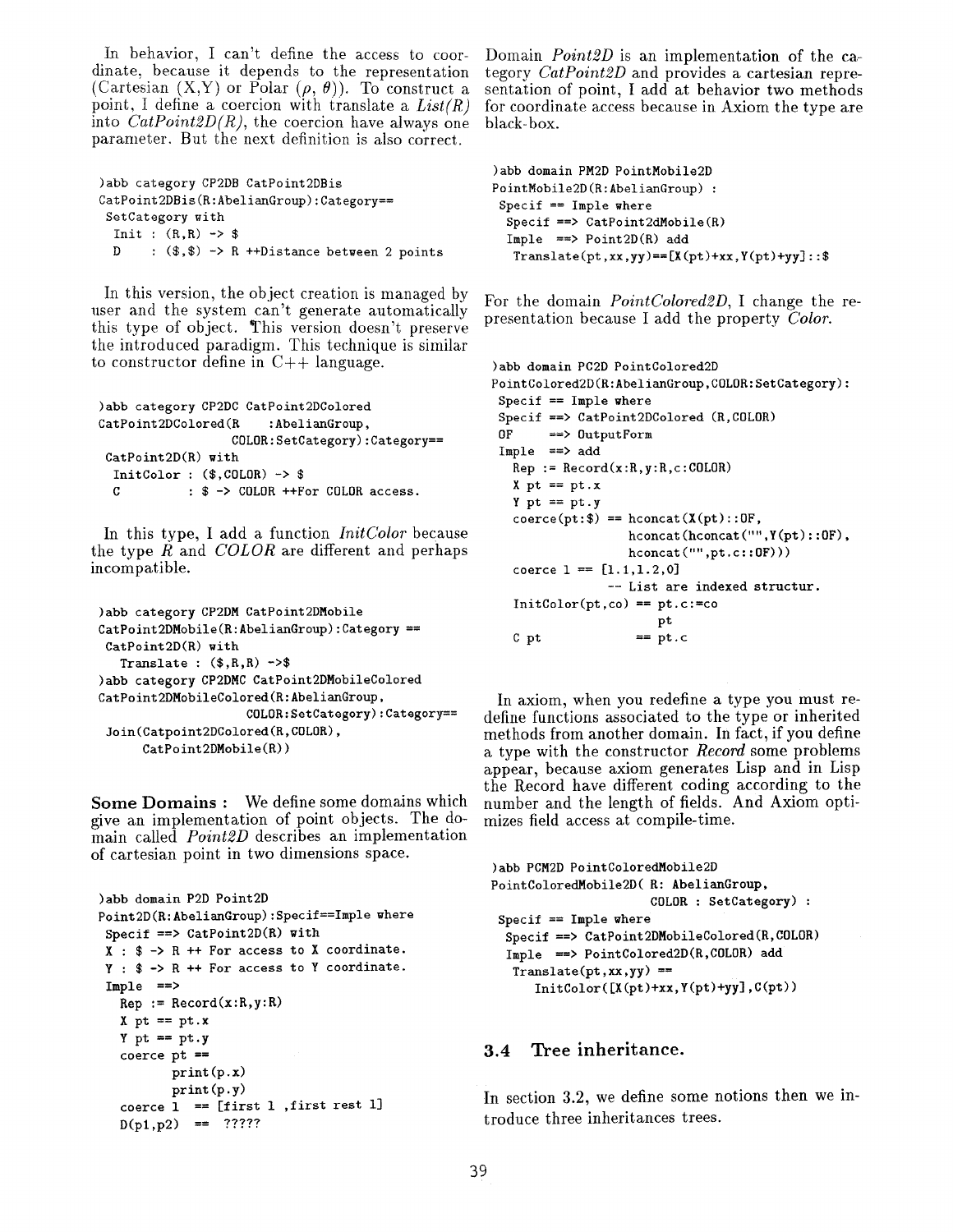- ® Abstract hierarchy (for categories),
- ® Add hierarchy (for domains),
- Implementation hierarchy (simple inheritance).

We present now the look up algorithm of inheritance trees that it is presented in [15]. We don't criticize it efficiency, the object oriented language literature provides many works which analyze this subject (see by example [16] and [7]).

The research of operations is done in the following order :

- 1. implementation hierarchy, (simple inheritance)
- 2. add hierarchy, (multiple inheritance with the respect of the enumeration order)
- 3. abstract hierarchy. (multiple inheritance)

### 3.5 Senses of coerce.

#### 3.5.1 Changing **the perspective.**



Some coerce operations define a perspective changing of the object. Perspective describes a view of object and an evolution. An example of a perspective changing is describes in figure 3.



Figure 3: Different view of Point.

Using the definitions of the figure 3, I purpose some use of coerce polymorphism.

```
pointC : PointCartesian 
pointC := [1, 5] -- The power of coercion.
--Coercion implicit 
pointP : PointPolar := pointC--Execute a function of PCartesian on PPolar 
X(pointP)
```
#### 3.5.2 Projection or Extension.

Some objects are constructed by *Extension of Object Representation* or by *Projection of Object Representation.* The user must define coerce operation to transform the object if possible.



In Object Oriented Languages, the object is just described by a link is\_a but in Axiom, you can transform the representation of an object by extension or projection. You add or remove some properties of object representation. This operation exists because the introduction of word Rep in Axiom syntax introduces the possibihty to change the object representation (see the domain *PointColored2D).* 



It's very important to define coercions which don't change the object structure and preserve information. The figure defines two coercions but the projection one is valid but the extending one have many choices for the third coordinates. Another example is done by Integer and Real, all Integer can be coerce in *Real* but *Real* are truncate in *Integer.* In [2], you find a little study of coerce in compiler context. In fact, a true problem resides on the definition of *coerce,* in compiler this notion is linked to the notion of type equivalency.